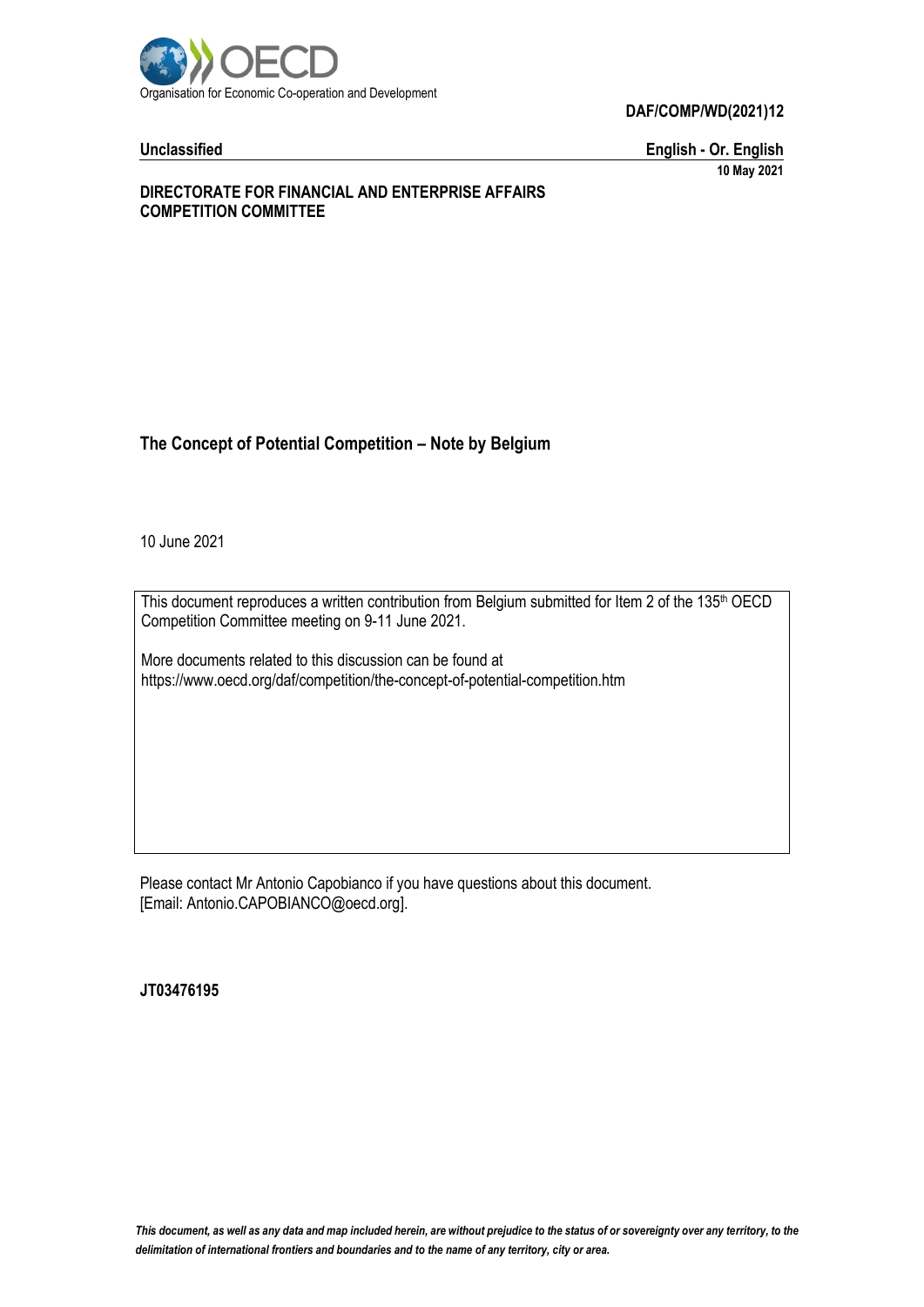#### **2** DAF/COMP/WD(2021)12

# *Belgium*

1. As a preliminary comment we have to mention that we almost exclusively dealt with potential competition in merger control cases.

#### **1. Barriers to entry**

#### **1.1. How do you define barriers to entry?**

2. We do not define them, but use the concept and examine whether rules, facts or other circumstances do constitute a barrier to entry in a given case, such as the necessary investments to enter a market, the availability of infrastructure, the need to obtain planning permits etc.

#### **1.2. How do you measure barriers to entry?**

3. We have no guidelines or case law on the measuring of barriers to entry. We give a qualitative assessment.

# **2. Potential competition**

#### **2.1. When is a competitor considered to be source of potential rather than existing competition?**

4. When the potential competitor does not yet exercise significant competitive pressure on the relevant market.

#### **2.2. Does potential competition receive the same protection as existing competition?**

5. Potential competition has been considered in the BCA's practice in order to decide whether it alleviated competition concerns rather than receiving protection.

6. It may indirectly receive protection by e.g. restricting the growth of a dominant player or acting against a transaction that is found to have a negative impact on innovation. The latter was considered in the Kinepolis saga on the lifting of remedies imposed in a 1997 merger control decision<sup>1</sup>, but the successive decisions of the Court and the authority do not always draw a clear distinction between weak and potential competitors.

 $<sup>1</sup>$  The decision and later decisions on requests to lift remedies was concerned with a merger between</sup> cinema groups. The most recent decision is the decision of the BCA of 11 February 2020. Earlier decisions of the competition authority were partially annulled by the Court of appeal judging that the lifting went too far or not far enough.  $\overline{\phantom{a}}$  1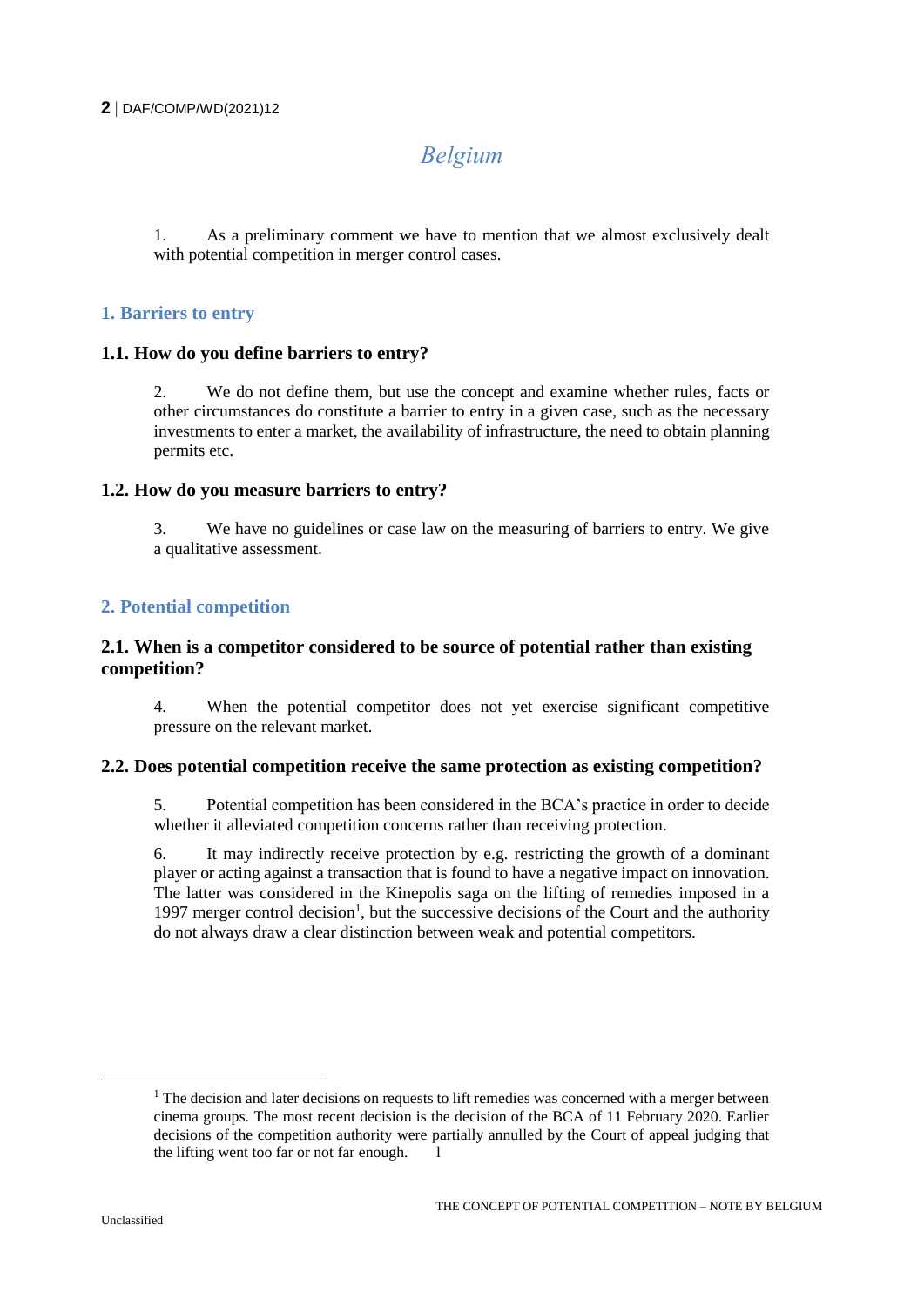# **2.3. In which types of market do you find potential competitors to play an important role?**

#### **2.4. Is this changing?**

7. E-commerce has generated more market entries on many BtoC markets.

#### **2.5. How do you assess the likelihood of entry by potential competitors?**

8. Mostly by looking at recent developments or barriers to entry.

#### **2.6. How do you assess the timing of entry by potential competitors?**

9. In the abovementioned Kinepolis case the BCA impose din its most recent decision a transitionary period of 18 months in order to enable competitors to prepare for enhanced competition by the dominant undertaking after the lifting of restrictions on its organic growth. The duration was decided on the basis of information received from the parties concerning the time necessary for the construction of additional capacity.

#### **2.7. What timeframe do you use to make this assessment? How far off is too far?**

10. Please see sub 2.6.

## **2.8. How do you assess the strength of entry by potential competitors? When is small scale entry considered de minimis?**

11. We have no guidelines or case law on this issue.

# **2.9. Is potential competition protected by antitrust and merger control in your jurisdiction?**

12. Please see sub 2.2.

#### **2.10. What standards are applied to assessing potential competition?**

13. We have no guidelines or case law on this issue.

#### **2.11. Do these differ if a potential competitor is the aggressor towards an incumbent or vice-versa?**

14. This is unlikely to have an impact on the standard of assessment.

# **2.12. When is a distinction drawn between existing competition to innovate, and potential competition?**

15. We are unlikely to emphasize the distinction and are less likely to look at potential competition when there is sufficient existing competition to innovate.